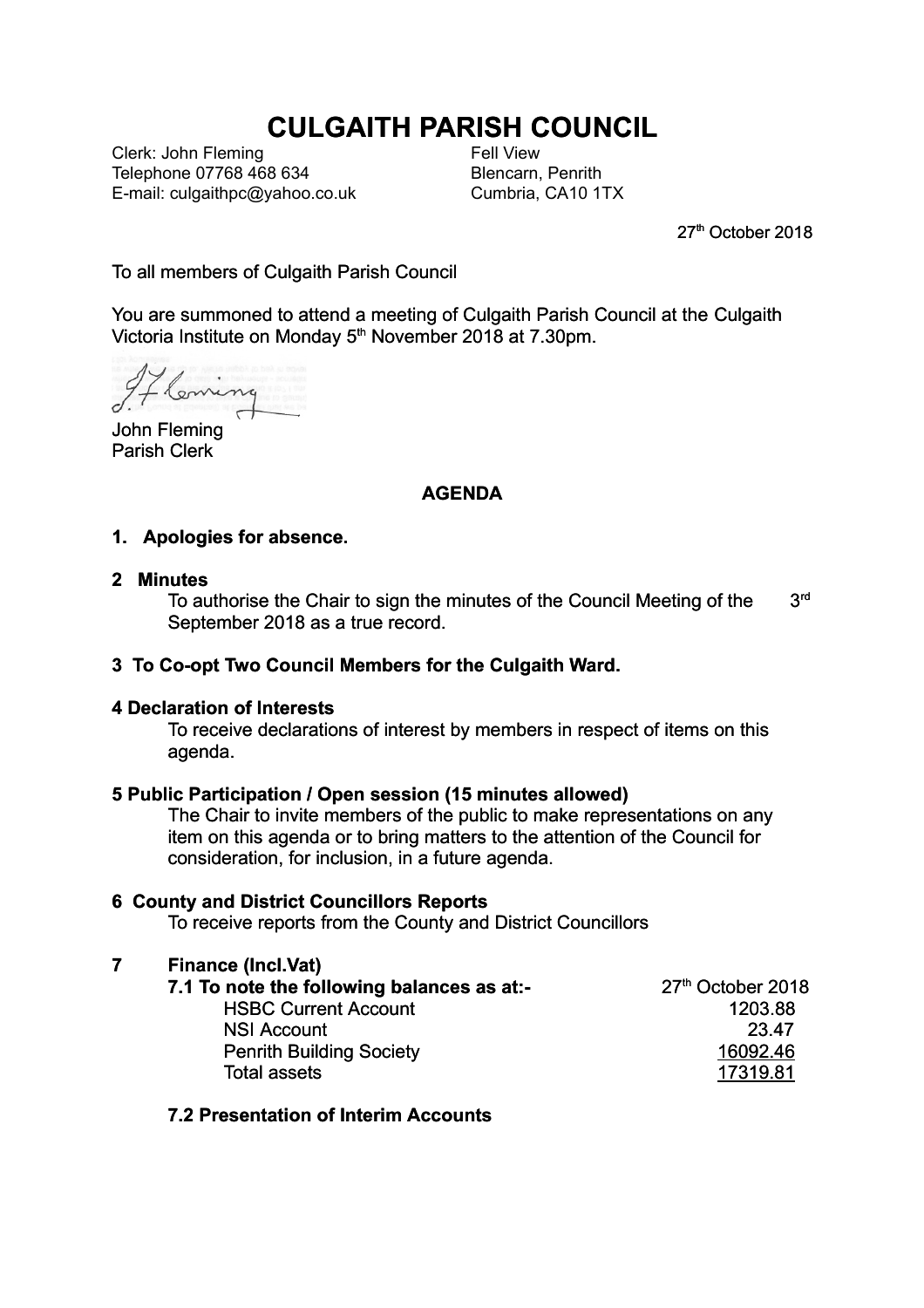|   | 7.3 To Ratify the following accounts                                                                                                                                                                                                                                                                                                                                                                                                                                                                                                                                                                                                      |         |
|---|-------------------------------------------------------------------------------------------------------------------------------------------------------------------------------------------------------------------------------------------------------------------------------------------------------------------------------------------------------------------------------------------------------------------------------------------------------------------------------------------------------------------------------------------------------------------------------------------------------------------------------------------|---------|
|   | 7.3.1 J Fleming Fee/PAYE September/October 2017. As per contract<br>7.3.2 J Fleming Tel/ Broadband September/October                                                                                                                                                                                                                                                                                                                                                                                                                                                                                                                      | 30.00   |
|   | 7.3.3 Mark Binney - Grass Cutting                                                                                                                                                                                                                                                                                                                                                                                                                                                                                                                                                                                                         | 605.90  |
|   | 7.3.4 Mark Binney - Grass Cutting                                                                                                                                                                                                                                                                                                                                                                                                                                                                                                                                                                                                         | 755.30  |
|   | 7.3.5 CALC Planning Training                                                                                                                                                                                                                                                                                                                                                                                                                                                                                                                                                                                                              | 38.00   |
|   | 7.3.6 Norris Fisher - Insurance Excess                                                                                                                                                                                                                                                                                                                                                                                                                                                                                                                                                                                                    | 250.00  |
|   | 7.4 To Approve the Following Accounts for Payment                                                                                                                                                                                                                                                                                                                                                                                                                                                                                                                                                                                         |         |
|   | 7.4.1 J Fleming Expenses - Sept / Oct                                                                                                                                                                                                                                                                                                                                                                                                                                                                                                                                                                                                     | 10.80   |
|   | 7.4.2 Culgaith Victoria Institute Room Hire 5/11/18                                                                                                                                                                                                                                                                                                                                                                                                                                                                                                                                                                                       | 10.00   |
|   | 7.5 To Report Receipts                                                                                                                                                                                                                                                                                                                                                                                                                                                                                                                                                                                                                    |         |
|   | <b>EDC Lighting Grant.</b>                                                                                                                                                                                                                                                                                                                                                                                                                                                                                                                                                                                                                | 3024.00 |
|   | 7.6<br>To Report Transfers from PBS to Current Account                                                                                                                                                                                                                                                                                                                                                                                                                                                                                                                                                                                    | 5000.00 |
|   | 7.7<br>To Agree a Precept and Budget for 2019/2020                                                                                                                                                                                                                                                                                                                                                                                                                                                                                                                                                                                        |         |
| 8 | <b>Planning</b><br>18/0819 Rose Walk, Culgaith<br>Outline application for one dwelling with approval sought for access,<br>appearance, landscaping, layout and scale.                                                                                                                                                                                                                                                                                                                                                                                                                                                                     | Support |
|   | 18/0794 Templehurst Lodge, Skirwith<br>Discharge of condition 3 (sample materials) attached to listed building                                                                                                                                                                                                                                                                                                                                                                                                                                                                                                                            | Support |
|   | 18/0818 Land Adjacent to Ivy House, Culgaith                                                                                                                                                                                                                                                                                                                                                                                                                                                                                                                                                                                              |         |
|   | Reserved matters application for access, appearance, landscaping,                                                                                                                                                                                                                                                                                                                                                                                                                                                                                                                                                                         |         |
|   | Layout and scale.                                                                                                                                                                                                                                                                                                                                                                                                                                                                                                                                                                                                                         | Support |
| 9 | <b>Highways and Land Matters</b><br>9.1 Tarn Tree Pruning - Work awaiting NW Electricity to turn off supply.<br>9.2 Culgaith Road Flooding Prior Newbiggin Crossroads<br>Drainage work has been completed.<br>9.3 Redundant Telephone Kiosks - To report their removal.<br>9.4 Pinfold Illicit Parking Culgaith - An update.<br>9.5 Road Flooding Kirkland to Skirwith Road<br>Work scheduled for the Autumn<br>9.6 Vehicles Exceeding Speed Limit Culgaith. - Being monitored.<br>9.7 Skirwith Green Waste Skip. - An update<br>9.8 Skirwith Junction. - To consider the Highways proposal.<br>9.9 United Utilities Skirwith - An update |         |

- **9.10 Potholes within the Parish**  A list of defects reported to Highways. namely: - Pothole and blocked drain by Defibrillator/phone box in Skirwith Ellercow road, Culgaith – Skirwith road, Skirwith - Ousby road. Reported to Highways.
- **9.11 Skirwith Notice Board**  Repaired
- **9.12 Recycling Centre Culgaith**  An update.
	- **9.13 Blencarn Tree Insurance Claim.** To Report